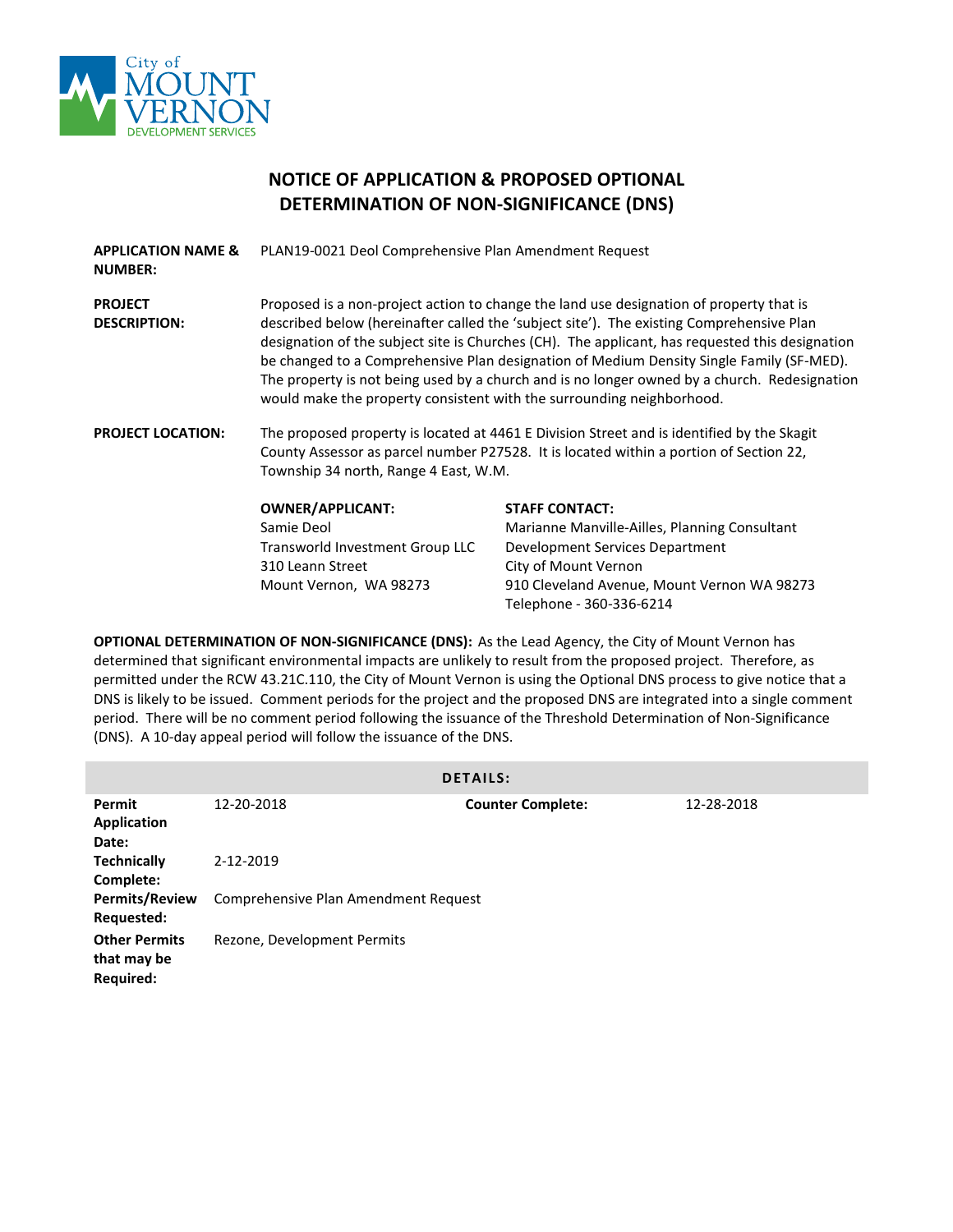| <b>CONSISTENCY OVERVIEW:</b>                                                    |                                                                                |                            |                                                                                                                                                                      |  |  |  |
|---------------------------------------------------------------------------------|--------------------------------------------------------------------------------|----------------------------|----------------------------------------------------------------------------------------------------------------------------------------------------------------------|--|--|--|
| Zoning:                                                                         | Public                                                                         | <b>Comprehensive Plan:</b> | Exisiting: Churches (CH)<br>Requested: Medium Density Single Family (SF-MED)                                                                                         |  |  |  |
| <b>Environmental Documents</b><br>that Evaluate the<br><b>Proposed Project:</b> | SEPA Checklist Dated December 11, 2018 prepared by Transworld Investment Group |                            |                                                                                                                                                                      |  |  |  |
| <b>Development Regulations</b><br><b>Used for Project</b><br><b>Mitigation:</b> | regulations.                                                                   |                            | Not applicable. The proposal is a non-project request for Comprehensive Plan<br>redesignation. Any future development would be subject to all applicable development |  |  |  |

Comments on the Notice of Application and Proposed Mitigated Determination of Non-Significance (MDNS) must be submitted, in writing, no later than **October 18, 2019.** Comments should be as specific as possible and include: your full name, your mailing address, and the name of the proposal you are commenting on.

**PUBLIC COMMENTS ARE NOT ACCEPTED BY THE DEPARTMENT THROUGH EMAIL.** Comments submitted on paper are required to be mailed or delivered to the Development Services Department at the address listed above. Comments not meeting the requirements of this section are considered as not being received by the city.

Any person may comment on the application, receive notice and request a copy of the decision once it is made. To receive additional information regarding this project contact the Development Services Department and ask to become a party of record.

City staff has created a page on the City's website where the site plans, technical reports, and other pertinent information can be viewed. This webpage can be viewed as follows: navigate to: [www.mountvernonwa.gov;](http://www.mountvernonwa.gov/) once here click on 'Departments' then 'Development Services' then then 'News Notices' then scroll down the page to find the project name/number.

- **ISSUED:** October 1, 2019
- **PUBLISHED:** October 4, 2019
- **SENT TO:** CORPS OF ENGINEERS, WA AGRICULTURE, DAHP, WA COMMERCE, WA CORRECTIONS, WA EFSEC, WDFW, WA HEALTH, DNR, STATE PARKS, PARKS COMMISSION, PSP, PSRC, WA DOT, DOE, DSHS, NW CLEAN AIR, SEPA REGISTER, SEPA UNIT, SKAT, COUNTY PDS, COUNTY ASSESSOR, DIKE AND DRAINAGE DISTRICT, SCOG, PORT OF SKAGIT, MVSD, SVC, SKAGIT COOP, SWINOMISH, UPPER SKAGIT, SAMISH, SAUK-SUIATTLE, TULALIP, AND STILLAGUAMISH TRIBES